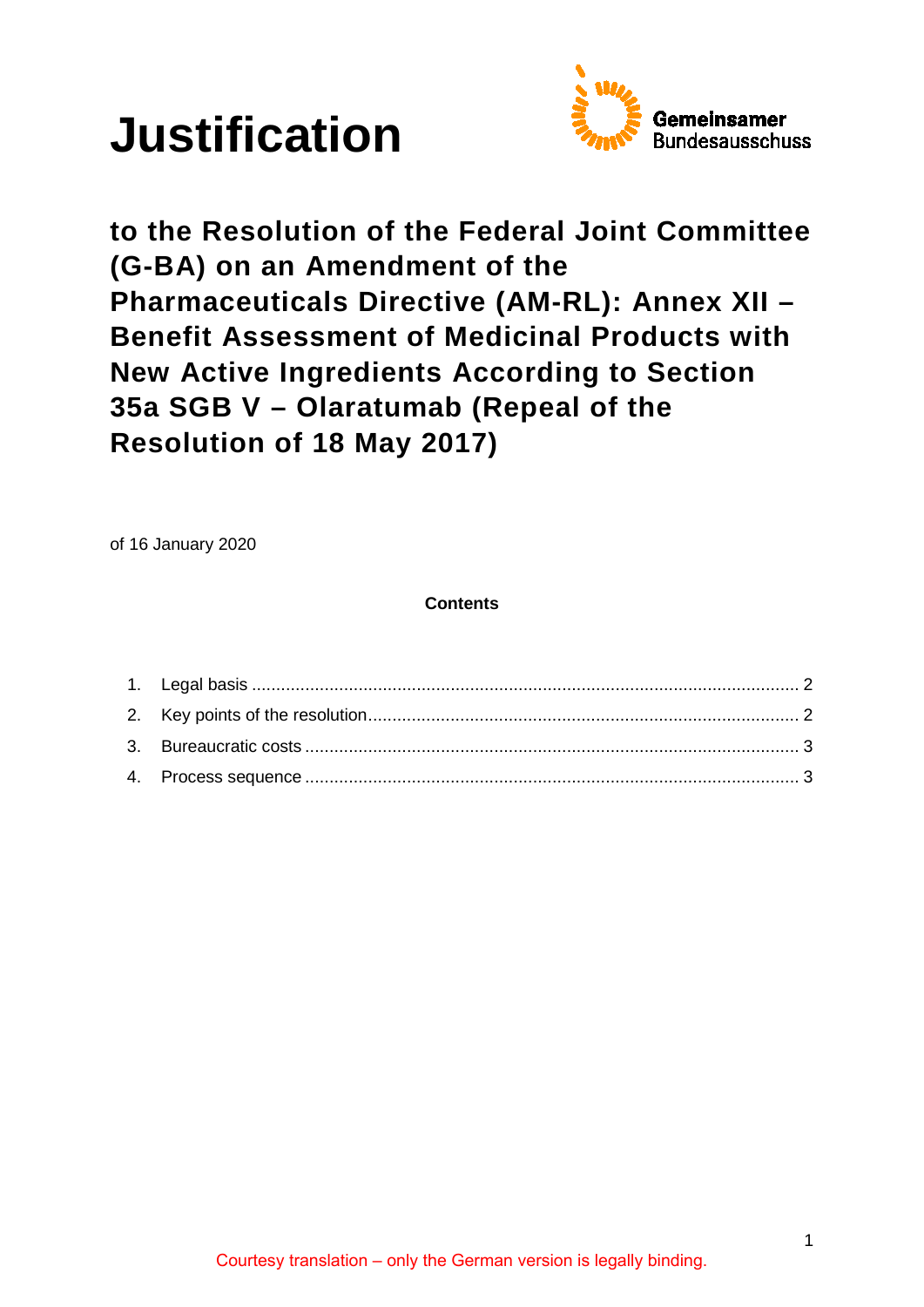# <span id="page-1-0"></span>**1. Legal basis**

According to Section 35a, paragraph 1 German Social Code, Book Five (SGB V), the Federal Joint Committee (G-BA) assesses the benefit of reimbursable medicinal products with new active ingredients. This includes in particular the assessment of the additional benefit and its therapeutic significance. The benefit assessment is carried out on the basis of evidence provided by the pharmaceutical company, which must be submitted to the G-BA electronically, including all clinical trials the pharmaceutical company has conducted or commissioned, at the latest at the time of the first placing on the market as well as the marketing authorisation of new therapeutic indications of the medicinal product, and which must contain the following information in particular:

- 1. Approved therapeutic indications,
- 2. Medical benefit,
- 3. Additional medical benefit in relation to the appropriate comparator therapy,
- 4. Number of patients and patient groups for whom there is a therapeutically significant additional benefit,
- 5. Treatment costs for statutory health insurance funds,
- 6. Requirements for a quality-assured application.

The G-BA may commission the Institute for Quality and Efficiency in Health Care (IQWiG) to carry out the benefit assessment. According to Section 35a, paragraph 2 SGB V, the assessment must be completed within three months of the relevant date for submission of the evidence and published on the internet.

According to Section 35a, paragraph 3 SGB V, the G-BA decides on the benefit assessment within three months of its publication. The resolution is to be published on the internet and forms part of the Pharmaceuticals Directive.

# <span id="page-1-1"></span>**2. Key points of the resolution**

The active ingredient olaratumab was first approved as a medicinal product on 9 November 2016 (Lartruvo®). The marketing authorisation was granted for the therapeutic indication: "Lartruvo is indicated in combination with doxorubicin for the treatment of adult patients with advanced soft tissue sarcoma who are not amenable to curative treatment with surgery or radiotherapy and who have not been previously treated with doxorubicin". This market authorisation was a conditional marketing authorisation for a medicinal product for the treatment of a rare disease (orphan drugs).

On 1 December 2016, the active ingredient olaratumab was marketed for the first time in Germany as the active ingredient of the medicinal product Lartruvo®.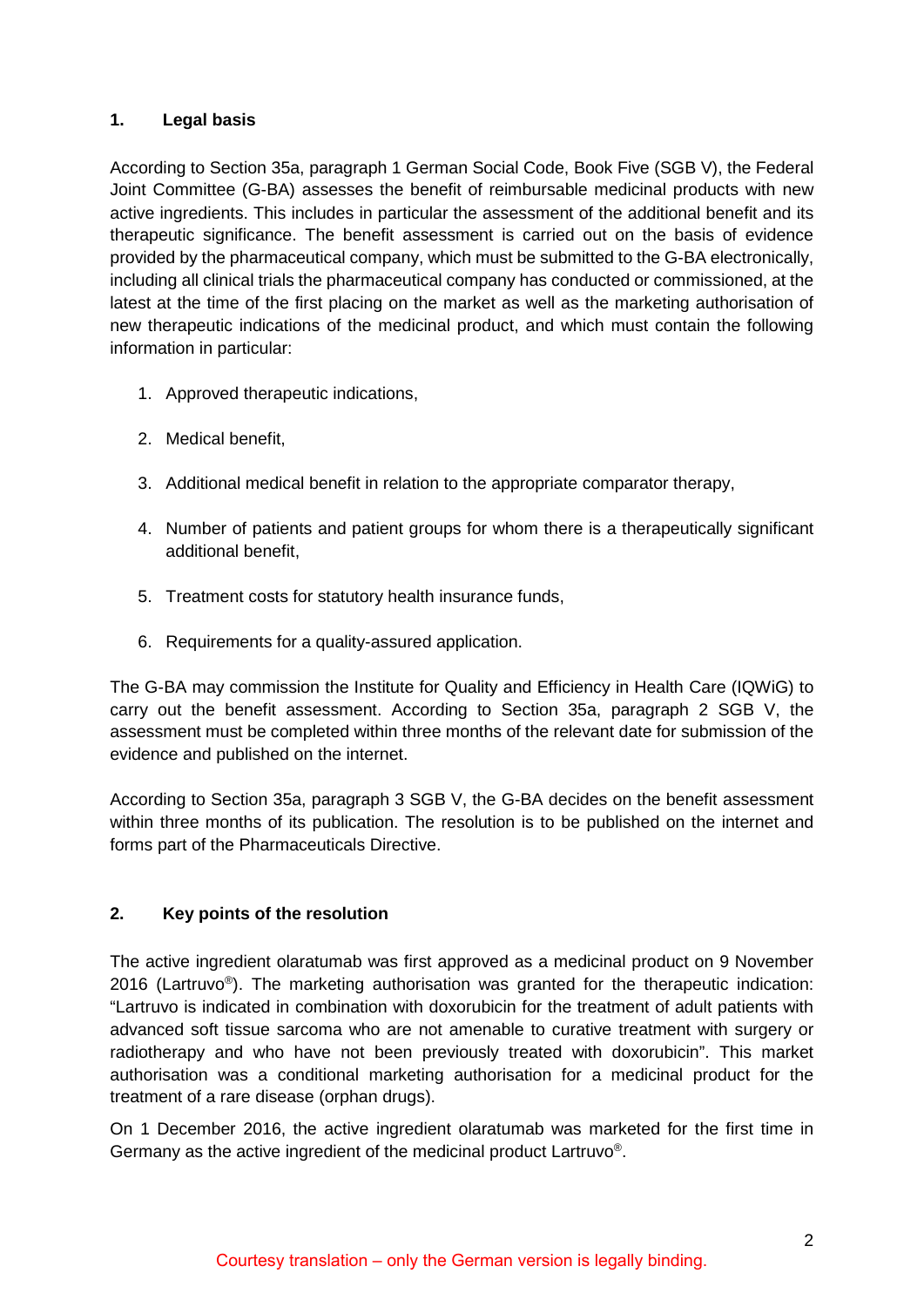The G-BA decided on the benefit assessment of olaratumab on 18 May 2017. Accordingly, the active ingredient olaratumab was added to Annex XII of the Pharmaceuticals Directive by the resolution of 18 May 2017.

The benefit assessment was based on the results of the "JGDG" Phase 2 study. Against the background that the medicinal product Lartruvo® was approved under "special conditions", the European Medicines Agency (EMA) required, among other things, that the results of the ongoing phase 3 "ANNOUNCE study be submitted as part of the evidence to be provided by the pharmaceutical company. The clinical study report on this study was expected to be submitted to the EMA by 31 January 2020.

The G-BA has limited the period of validity of its resolution on the benefit assessment of olaratumab to 1 May 2020 and made it a condition that the study results from the ongoing "ANNOUNCE" phase 3 study be presented for the renewed benefit assessment after the deadline expires.

On 26 April 2019, the EMA recommended that the marketing authorisation for the medicinal product Lartruvo® be revoked. This recommendation was based on the assessment of the results of the "ANNOUNCE" Phase 3 study according to which olaratumab in combination with doxorubicin did not lead to an increase in overall survival of patients compared with treatment with doxorubicin alone.

On 19 July 2019, the marketing authorisation for olaratumab as the active ingredient of the medicinal product Lartruvo® was revoked by the European Commission because of the facts described above. With this revocation of the marketing authorisation, the basis for the benefit assessment according to Section 35a, paragraph 1 SGB V by the G-BA no longer applies. Consequently, the resolution on olaratumab of 18 May 2017 (BAnz AT 27 July 2017 B1) is to be repealed.

# <span id="page-2-0"></span>**3. Bureaucratic costs**

The proposed resolution does not create any new or amended information obligations for care providers within the meaning of Annex II to Chapter 1 VerfO and, accordingly, no bureaucratic costs.

# <span id="page-2-1"></span>**4. Process sequence**

| <b>Session</b>                                         | Date                  | <b>Subject of consultation</b>                                                  |
|--------------------------------------------------------|-----------------------|---------------------------------------------------------------------------------|
| Subcommittee on Medicinal   7 January 2020<br>Products |                       | Consultation and consensus on the draft<br>resolution to repeal the resolution. |
| Plenum                                                 | 16<br>January<br>2020 | Resolution on the repeal of the<br>resolution.                                  |